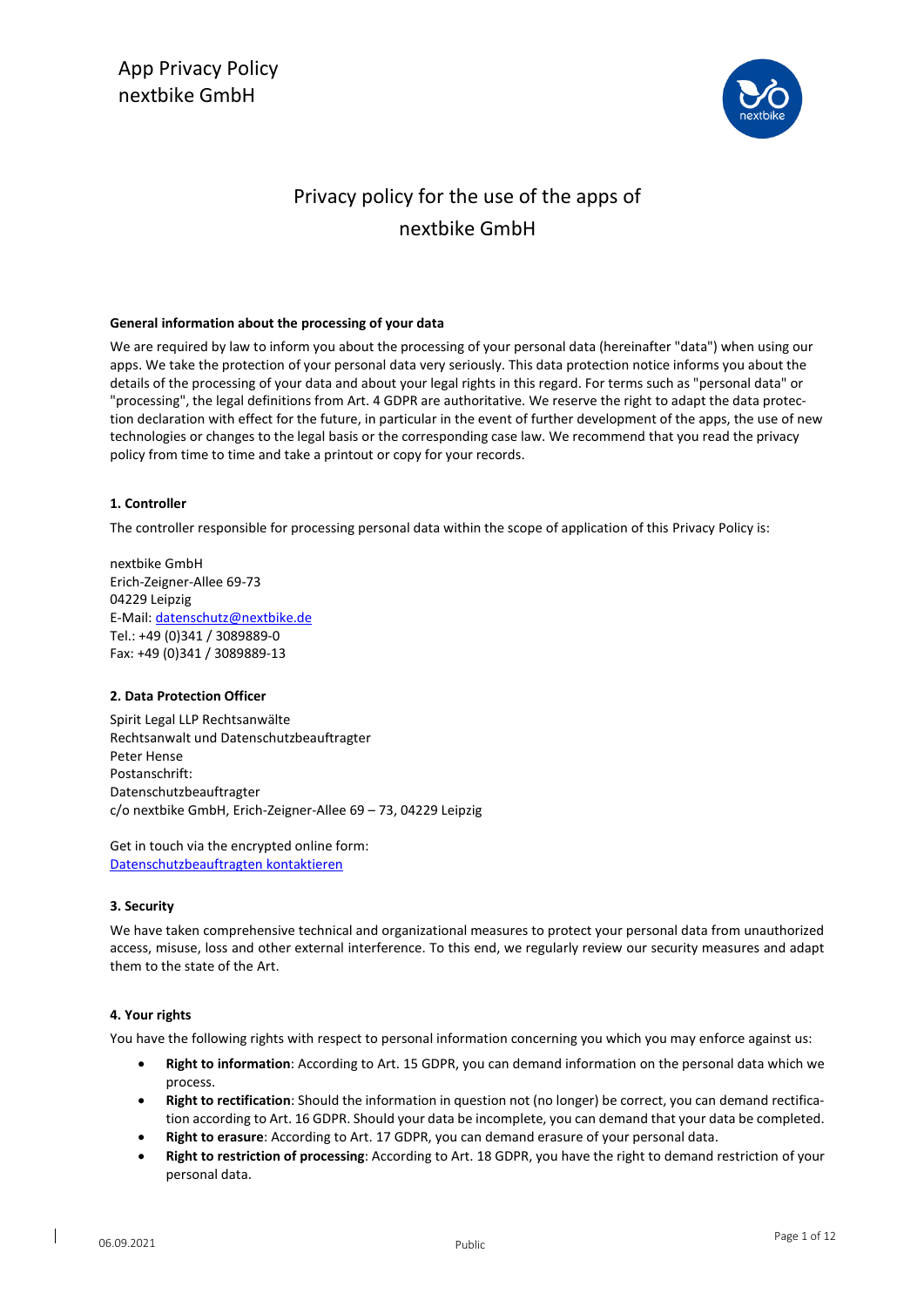

- **Right to object**: According to Art. 21(1) GDPR, you have the right at all times to object to the processing of your personal data as performed on the basis Art. 6(1)(1) point e) or point f) for reasons relating to your particular situation. In this instance, we will not continue processing your data unless we can demonstrate mandatory grounds for processing that require protection and which are superior to your interests, rights, and freedoms, including if such processing is being undertaken to establish, exercise or defend legal claims (Art. 21(1) GDPR). According to Art. 21(2) GDPR, you are furthermore entitled to the right to object to the processing of personal data relating to your person for the purposes of direct marketing at any time; this also applies in the event of any profiling insofar as such is directly connected to such direct marketing. We refer you to the right to object in this Data Protection Policy with regards to the respective processing.
- **Right to withdraw your consent**: Insofar as you have given your consent to processing, you have the right to withdraw such according to Art. 7(3) GDPR.
- **Right to data portability**: You have the right to receive such personal data concerning you which you have provided to us in a structured, commonly used and machine-readable format ("data portability"), and the right to have these data transmitted to a further controller, provided the prerequisite under Art. 20(1) point a), b) GDPR has been fulfilled (Art. 20 GDPR).

You may enforce your rights by sending communication using the contact details named under "Controller", or the Data Protection Officer we have named.

If you are of the opinion that the processing of your personal data breaches data protection law, you also have the right to lodge a complaint with a data supervisory authority of your choice according to Art. 77 GDPR.

#### **5. Use of our apps**

#### Installing our apps

Our nextbike apps are made available on platforms provided by third party providers (iOS, Android and Huawei) for downloading onto your end device. In order to be able to download the respective apps, these platforms may require registration. nextbike has no influence whatsoever on the processing of the data collected, which may possibly arise in the course of registration on the respective platform.

#### Push notifications in our apps

Through our nextbike apps, we can use push notifications to inform you about certain technical updates or news about nextbike, even if the apps are not actively in use at the time. If this service is not desired, the function can be disabled via the device settings.

#### Location-based service in our apps

If you have registered in our app and use our service, we collect location data to offer you nextbikes in your area. In addition, we collect the return location of your nextbike so that the nextbike you returned can be found by other users. To use these services, you must also actively confirm access to your location via the operating system of the mobile device you are using. We do not record any movement profiles and only record the location when the app is actively used.

#### System permissions of our apps

In order to provide you with all the functions of our apps, our apps must access various interfaces on the mobile device you are using. In order to ensure these interfaces, you must allow them actively in some cases, depending on the operating system of your end device. You can adjust or withdraw these settings at any time in the system settings of your end device.

- **Location services:** In order for our apps to be able to determine your location, you must allow our app to access the location services on the mobile device you are using. You can activate or deactivate this setting at any time via the system settings of your end device.
- **Notifications:** In order to offer you our push service, you must activate the authorization to send push notifications via the mobile device you are using. You can activate or deactivate this setting at any time via the system settings of your end device.
- **Camera access:** To capture the QR code on our nextbikes via our apps and thus rent the nextbi-ke, you must confirm access to your camera via our app. You can activate or reverse this setting at any time via the system settings of your end device.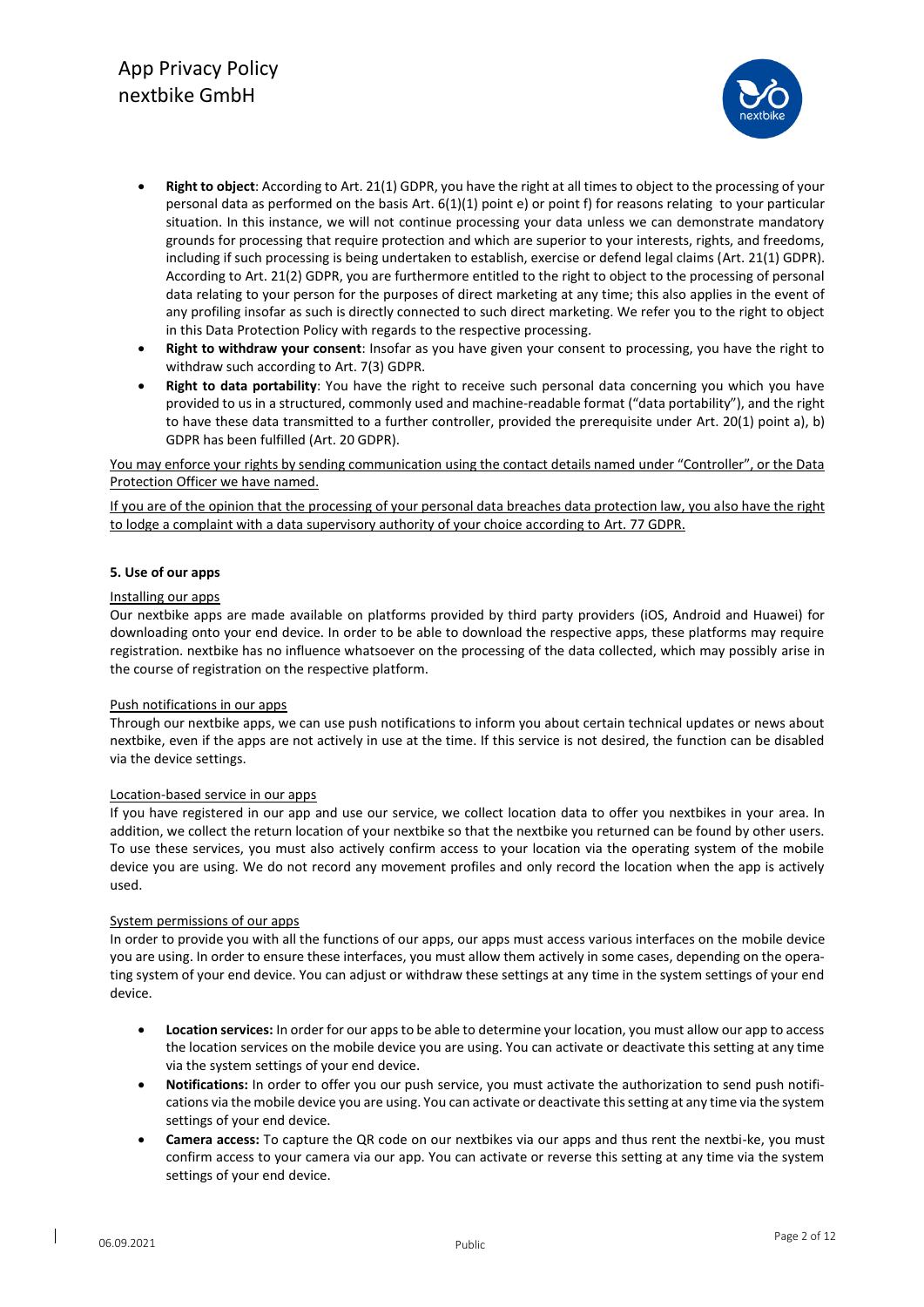

• **Mobile data or network access:** In order to use our apps, an internet connection of your mobile device is necessary. To do this, you must activate the mobile data or network access of your end device. You can activate or deactivate this setting at any time via the system settings of your end device.

# **6. Registration and tariff options**

During or after registration, we offer you options to decide on the collection and use of your data in certain areas. You can exercise your choices and options via your user account. As a business customer, you can also contact your contact persons.

#### Registration/login area of the websites and apps

If you want to use the password-protected area on our websites and in our apps, you generally have to register using the following information:

- **Address**
- E-mail address
- First/last name
- Phone Number
- Location / City / Postcode
- RFID chip number (optional)
- If applicable, specification of co-user/partner (optional)
- Means of payment
- Ticket number (optional)

When registering for the use of nextbike in different cities and countries, different data is requested that is required for the registration in the respective cities/countries. Furthermore, at the time of registration, your IP address and the date and time of registration are processed. We use the double opt-in process for registration on the websites and in our apps. After you have submitted the data required for registration, you will receive an SMS with a personalized PIN code to activate your customer account. Only after successful activation by entering the PIN code is access to the customer account created and registration successfully completed. For subsequent registrations (logins), the access data (user ID, password) selected by you during the first registration must be entered. If confirmation by entering the transmitted PIN code is not received within 24 hours, we will block the information transmitted to us and automatically delete it after one month at the latest. Otherwise, your data will be deleted as soon as they are no longer required to achieve the purpose of their processing. This is the case for the data collected during the registration process when the registration on the website or in the apps is cancelled or modified and your customer account is balanced.

The following functions are available in the login area of the websites and the apps:

You can…

- Check your nextbike account balance
- Edit your profile data (enter and change name, contact details, PIN code)
- Change payment methods
- Cancel your customer account
- View and manage tariff options
- Manage, change or cancel your newsletter subscription
- Link your user account with your customer accounts of selected partner companies
- Redeem vouchers

If you use the password-protected area of the websites or apps, e.g. to edit your profile data, we also process the personal data required to initiate or fulfill the contract, in particular address data and information on the method of payment. The legal basis for the processing is Art. 6 para. 1 (1) point b) GDPR. The provision of your data is necessary and mandatory for the conclusion or performance of the contract. If you do not provide your data, you can neither register nor use the login area, i.e. a contract conclusion and / or execution is not possible. The data will be deleted as soon as they are no longer required to achieve the purpose of their processing, or processing will be restricted if legal retention periods exist. Due to mandatory commercial and tax regulations, we are obliged to store your address, payment and order data for a period of ten years. 6 months after termination of the contract, we restrict the processing and reduce the processing to compliance with existing legal obligations.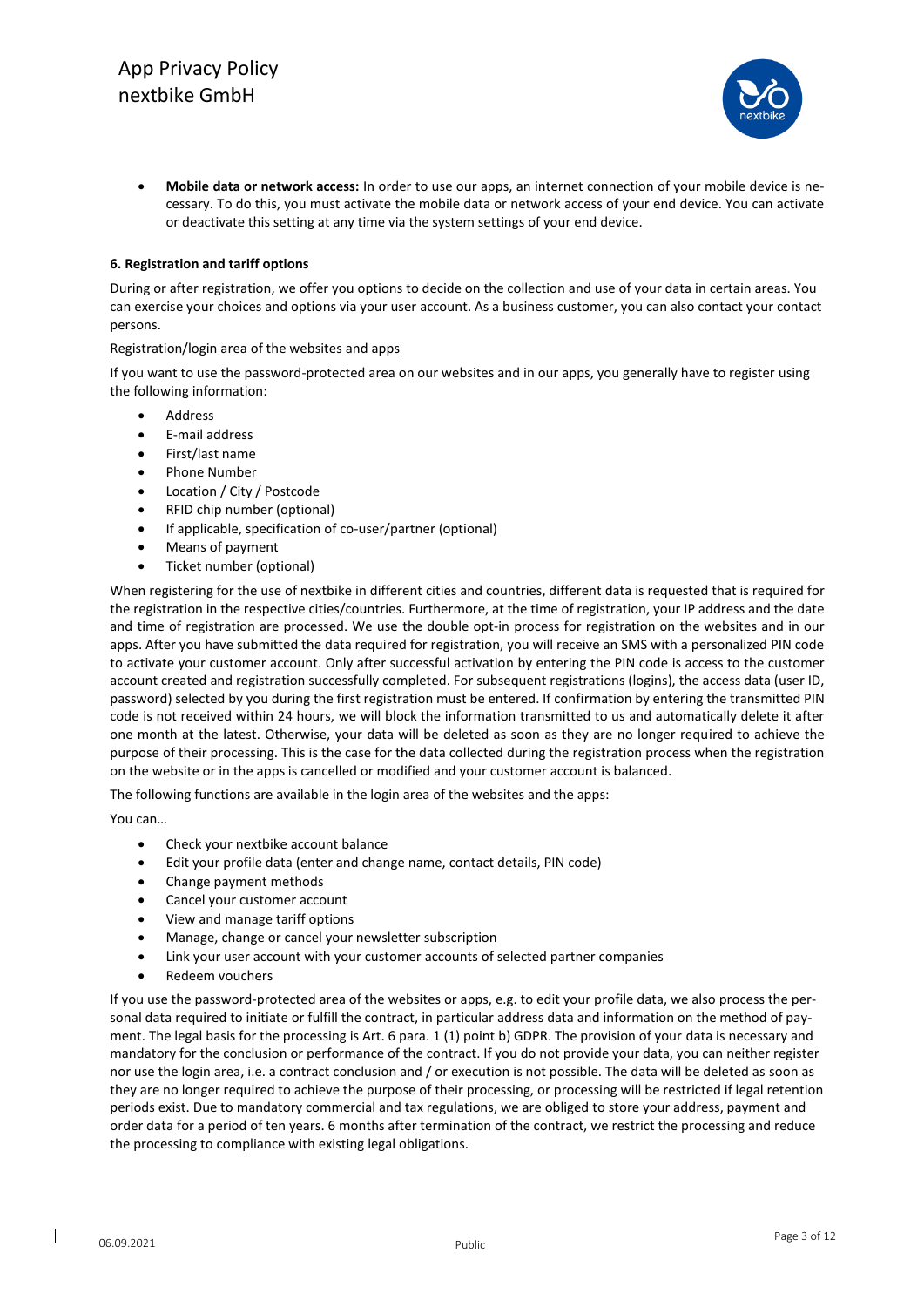

#### Partner program

As part of the use of your customer account, we offer you the opportunity to benefit from customer advantages and special conditions, such as free rides, with our partner program. You can select the respective partner companies/associations within your user account on our websites or in our apps by confirming the associated fields. In order to enable you to benefit from the respective customer advantages and special conditions, we process the following data from you depending on the design of the customer account of the partner company:

- Code
- Customer number
- Subscription number

In addition, you can enter your e-mail addresses in the user settings, with which you are registered with the respective partner companies or have a customer account there. The legal basis for the processing is Art. 6 para. 1 point b) GDPR. The provision of your data is necessary for the performance of the contract, and you are contractually obliged to provide your data.

If you do not provide your data, it will not be possible to conclude and / or execute the contract in the form of enabling customer benefits and special conditions. Your personal customer data will not be passed on to the respective partner companies. The respective partner companies may receive anonymized statistics on the number of customers who have made use of a customer benefit or special conditions by providing their customer data.

# Ticket subscription / season tickets

You also have the option to select different fare options and timecards on the websites or in our apps, manage your selected options and subscribe to our annual and monthly cards. Registration to receive timecards is done via our online form within your user account. We process the data you provide during registration, such as your first and last name, address, etc., to execute the contract. The provision of your data is required for the execution of the contract and you are contractually obliged to provide your data. If you do not provide your data, it will not be possible to conclude and / or execute the contract. The legal basis is Art. 6 para. 1 (1) point b) GDPR. We delete the data accruing in this context after the storage is no longer necessary or restrict the processing if legal retention obligations exist. Due to mandatory commercial and tax regulations, we are obliged to store your address, payment data and order data in accordance with §§ 257 HGB, 147 Para. 1 point 4, Para. 3 AO for a period of ten years. Two years after termination of the contract, we restrict the processing and reduce the processing to compliance with existing legal obligations.

#### Coorperation in the course of joint responsibility

Nextbike processes personal data with partner companies in the course of a so-called "joint responsibility" according to Art. 26 (2) sentence 2 GDPR. The reasons for the cooperation as joint controllers result from the respective contractual relationships and responsibilities of the controllers in the course of the operation of a bicycle rental system and may differ with respect to the different systems. The following is a list of the partners with whom nextbike cooperates as joint responsible parties, and in each case a further link to the information sheet in which the essential background to the responsibilities can be viewed. These can also be found at [nextbike.de/datenschutz](file:///C:/Users/pteitge/Desktop/Datenschutz/Datenschutzrichtlinien/nextbike.de/datenschutz) under notes on joint responsibility according to Art. 26 GDPR.

Cooperations:

- **Mobiel GmbH (Flowbie Siggi Bielefeld)**: [https://www.nextbike.de/media/2020-04-09\\_Informationen-Art-26-](https://www.nextbike.de/media/2020-04-09_Informationen-Art-26-Betroffene_nextbike.pdf) Betroffene nextbike.pdf
- **Innsbrucker Verkehrsbetriebe und Stubaitalbahn GmbH (Stadtrad Innsbruck):** https://www.nextbike.de/media/nextbike-IVB\_Informationen-zur-gemeinsamen-Verantwortlichkeit.pdf

#### **7. Collection and processing of location data**

#### Collecting in the course of the rental process

For the purpose of faster traceability and billing, we locate the location (coordinate-based) of the respective bicycles within our business areas when renting and returning each bicycle. We do not track the distance traveled during the time the bicycle is borrowed. Insofar as we use the location data (GPS data) for billing purposes, the legal basis for the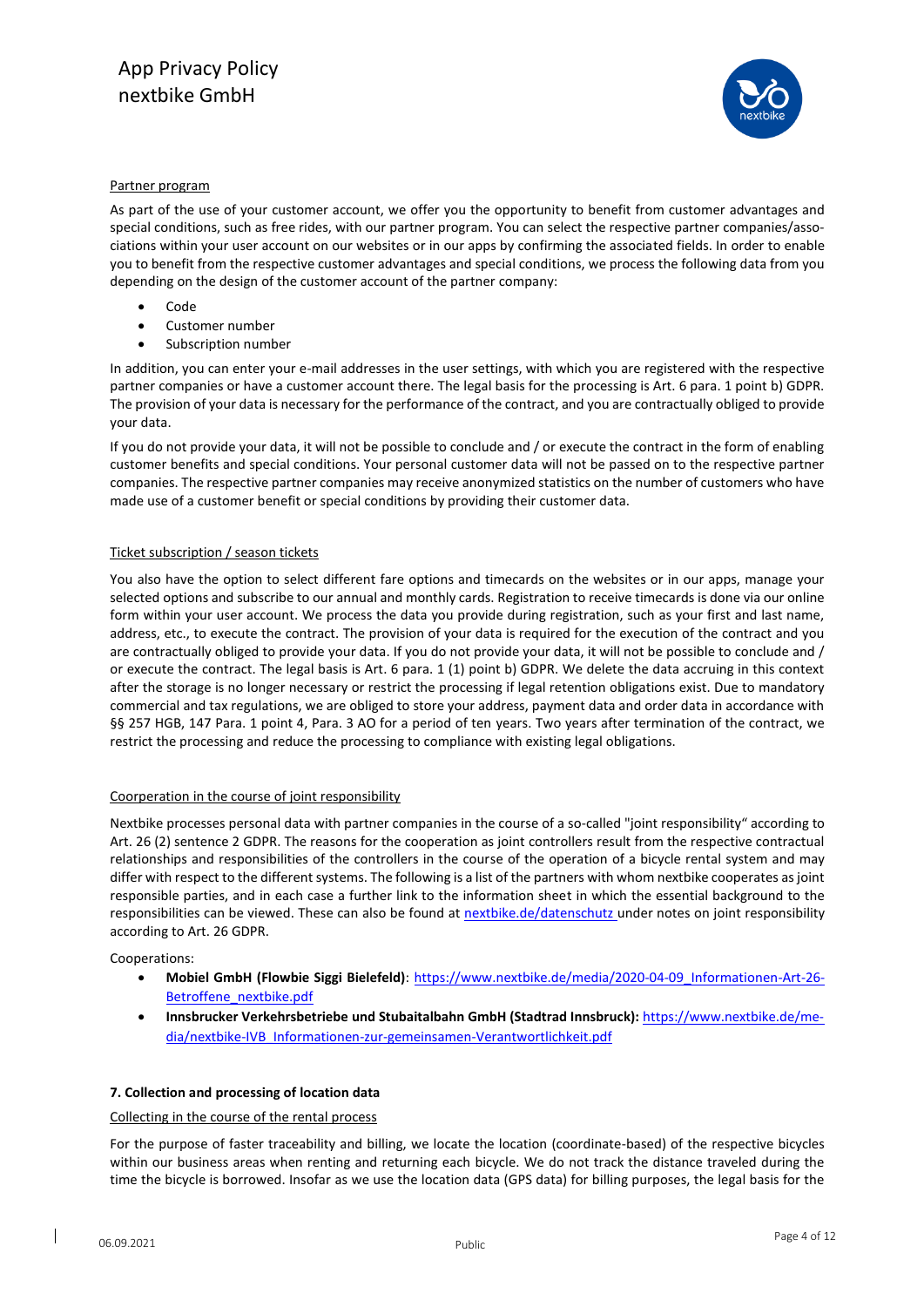

processing is Art. 6 para. 1 lit. b) GDPR. Otherwise, we base the processing of location data on the legal basis of Art. 6 (1) (f) GDPR, as we pursue the purpose of improving the service for our customers by being able to distribute the bicycles evenly in the city area. In addition, the GPS tracking serves the prevention and detectability of criminal offenses in connection with the use of the bicycles. After the purpose has been achieved (e. g. after the bicycle has been returned), the GPS data is blocked for further processing or deleted, unless we are entitled to further storage and processing required in the respective context on the basis of a consent granted by you, a contractual agreement, a legal authorization or on the basis of legitimate interests (e. g. storage for the enforcement of claims). Due to mandatory commercial and tax regulations, we are obliged to store GPS data that serve as a basis for accounting in accordance with §§ 257 HGB, 147 para. 1 No. 4, para. 3 AO for a period of ten years.

You may object to the processing. Your right to object exists for reasons arising from your particular situation. You can send us your objection via the contact details mentioned in the section "Controller".

# Push notification: Location query

When you register as a new customer on our websites or in our apps, a (push) message usually opens asking for the use of your current location. In the event that you allow location access, we process this information for the analysis of the use of our websites and apps and to make our web offer more attractive as well as to provide you with additional service. The legal basis for the processing is Art. 6 para. 1 p. 1 lit. f) GDPR. We store this data for a maximum of 2 years after the page is accessed. Your data will not be passed on to third parties.

You can object to the processing. Your right to object is on grounds relating to your particular situation. You can send us your objection via the contact details mentioned in the section "Controller".

# **8. Payment / Payment provider**

#### Payment Service Provider (PSP)/ Payment service provider / Credit check - Credit assessment via Abilita

Within the framework of payment processing, e.g. SEPA direct debit, we reserve the right to forward the bank details you have provided to external companies for the purpose of a credit check. For this purpose, we use the services of the online platform "Abilita" of Abilita GmbH (Prüfeninger Straße 20, 93049 Regensburg, Germany; hereinafter: Abili-ta) under the domain www.debitcheck.de to compare creditworthiness and economic information. The bank details (IBAN/BIC) you provide when creating a user account or depositing a means of payment within the user account are processed by us primarily for the purpose of processing payments. The legal basis in this case is Art. 6 para. 1 p. 1 lit. b) DSGVO. The provision of your payment data is necessary and obligatory for the conclusion or execution of the contract. If the payment data is not provided, it will not be possible to conclude and/or execute the contract by SEPA Direct Debit.

In order to carry out the creditworthiness query and for the purposes of fraud prevention and the avoidance of default risks, the bank connection data (IBAN/BIC) provided by you will be forwarded to "Abilita" and subjected to a check there. "Abilita" then checks the transmitted data with the help of available information from credit agencies, retail and mailorder trade databases, public debtor lists and registers of telecommunications companies and compares them with databases of the following recipients:

- **CRIF Bürgel GmbH**, Leopoldstraße 244, 80807 München
- **infoscore Consumer Data GmbH**, Rheinstraße 99, 76532 Baden-Baden
- **SCHUFA HOLDING AG**, Kormoranweg 5, 65201 Wiesbaden

With the help of the return debit prevention pool (RPP) used here, the validity of the bank account, the existence of known return debits and the existence of a block on the bank account are then checked. In the process, a mathematical-statistical procedure is used to determine or predict the payment behaviour. From this, after completion of the creditworthiness check via the online platform used by "Abilita", both the positive or negative prognosis of the credit risk in the context of soft, medium or hard negative features is transmitted to us as well as a score value which ena-bles us to make a decision on the establishment, implementation or termination of the contractual relationship with you as our customer. The determined score or probability values also allow conclusions to be drawn about the pay-ment behaviour to be expected in the future. If the result of the creditworthiness check is negative, i.e. a poor credit-worthiness or a low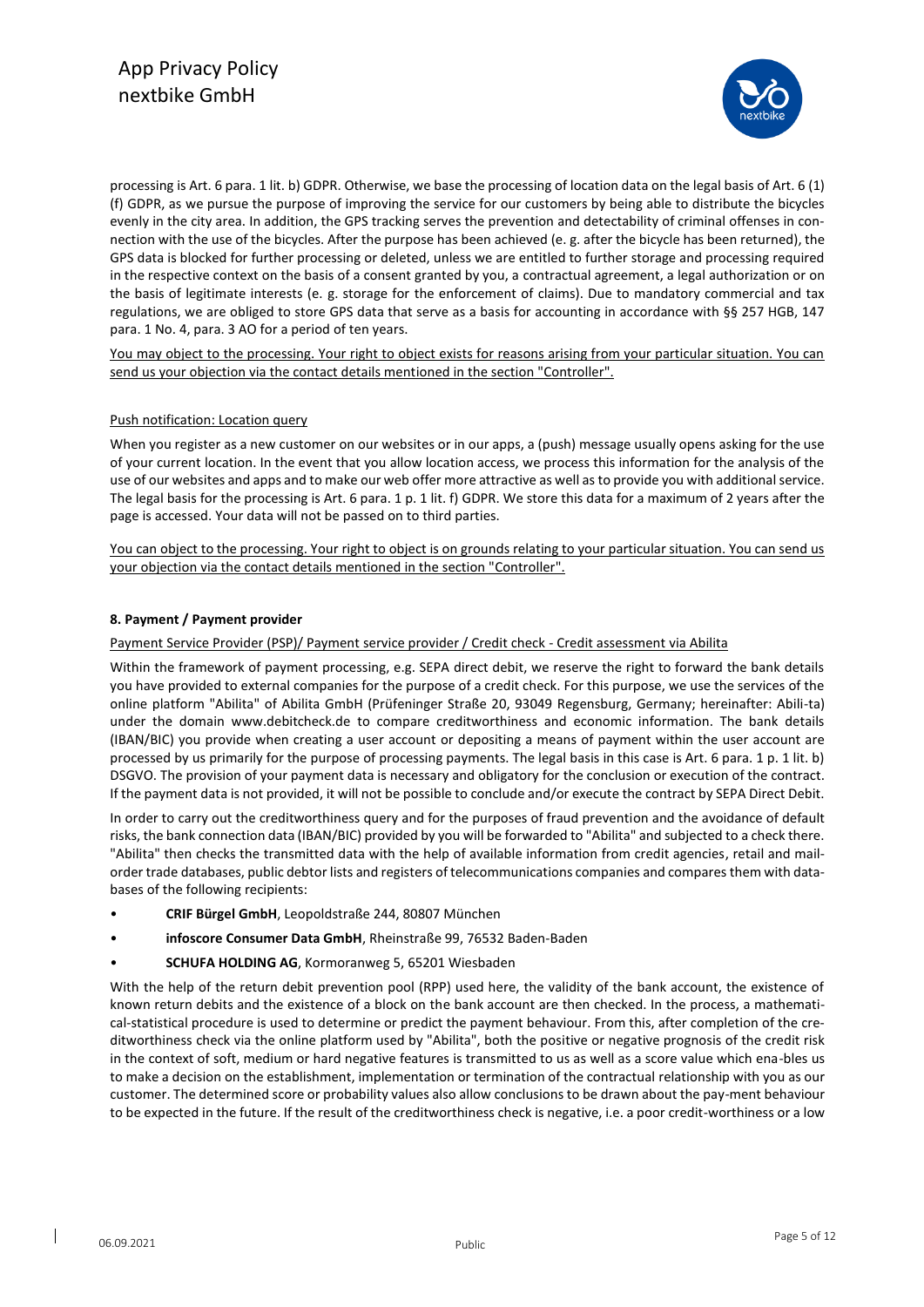

score value is determined, this may lead to restrictions in the payment methods provided by us and we may only be able to offer you a payment via selected, restricted payment methods.

The legal basis for processing by Abilita is Art. 6 para. 1 p. 1 lit. f) DSGVO. Our legitimate interests lie in the preven-tion of abuse and fraud, automated decision-making in relation to the determination of payment behaviour and the avoidance of default risks in accordance with Art. 22 (1) DSGVO. Further information on data protection at "Abilita" is available at https://www.debitcheck.de/datenschutz/ and https://abilita.de/datenschutz. We delete the data accruing in this context after the storage is no longer necessary or restrict the processing if there are statutory retention obligations. Due to mandatory commercial and tax regulations, we are obliged to retain your address, payment and or-der data for a period of up to ten years. Two years after termination of the contract, we restrict processing and re-duce processing to compliance with existing legal obligations.

You can object to the processing. You have the right to object on grounds relating to your particular situation. You can send us your objection via the contact details mentioned in the section "Person responsible".

# PayPal

On our websites and in our apps, we offer you payment via PayPal. The provider of this payment service is PayPal (Europe) S.à.r.l. et Cie, S.C.A., 22-24 Boulevard Royal, L-2449 Luxembourg (hereinafter: "PayPal"). If you select payment via "PayPal", the payment data you enter will be transmitted to "PayPal". The processing of your data at "PayPal" is based on Art. 6 para. 1 sentence. 1 point b) GDPR (processing for the performance of a contract). The provision of your payment data is necessary and mandatory for the conclusion or performance of the contract. If the data is not provided, a contract conclusion and / or execution with the payment method "Paypal" is not possible. The data required for payment processing are transmitted securely via the "SSL" procedure and processed exclusively for payment processing. We delete the data accruing in this context after the storage is no longer necessary, or restrict the processing if legal storage obligations exist. Due to mandatory commercial and tax regulations, we are obliged to store your address, payment and order data for a period of up to ten years. Two years after termination of the contract, we restrict the processing and reduce the processing to compliance with existing legal obligations. Further information on data protection and the storage period at "PayPal" can be found at [https://www.paypal.com/de/webapps/mpp/ua/privacy-full.](https://www.paypal.com/de/webapps/mpp/ua/privacy-full)

# Credit card payments

For the purpose of payment processing, the customer provides the payment data required for the credit card payment to the credit institution commissioned with the payment. nextbike subsequently only stores an ID created by the payment service provider as well as a token in order to process future payments.

Payment service providers used by us are:

- Worldpay (Worldpay, The Walbrook building, 25 Walbrook, London EC4n8AF)
- Adyen (Adyen N.V., Simon Carmiggeltstraat 6-50, 1011 DJ Amsterdam)

The processing is carried out on the basis of Art. 6 para. 1 s. 1 point b) GDPR. The provision of your payment data is necessary and mandatory for the conclusion or execution of the contract. If the payment data is not provided, a conclusion of the contract and / or the execution by means of a credit card payment is impossible. The data required for payment processing are transmitted securely via the "SSL" procedure and processed exclusively for payment processing. We delete the data accruing in this context after the storage is no longer necessary, or restrict the processing if there are legal obligations to retain data. Due to mandatory commercial and tax regulations, we are obliged to store your address, payment and order data for a period of up to ten years. Two years after termination of the contract, we restrict processing and reduce processing to compliance with existing legal obligations.

#### Purposes of enforcement or rights/address enquiry

In the event of failure to pay, we reserve the right to forward the data disclosed upon ordering/booking to a solicitor for the purposes of address enquiry and/or enforcement of rights. The legal basis for this processing is Art. 6(1)(1) point f) GDPR. We have a legitimate interest in preventing fraud and avoiding default risks. Furthermore, we will forward your data, where necessary, in order to protect our rights and the rights of our affiliated companies, our cooperation partners, our employees, and/or those of the users of our websites or our apps, and to the extent that processing is necessary. We will never sell or lease your data to third parties. The legal basis for processing is Art. 6(1)(1) point f) GDPR. We have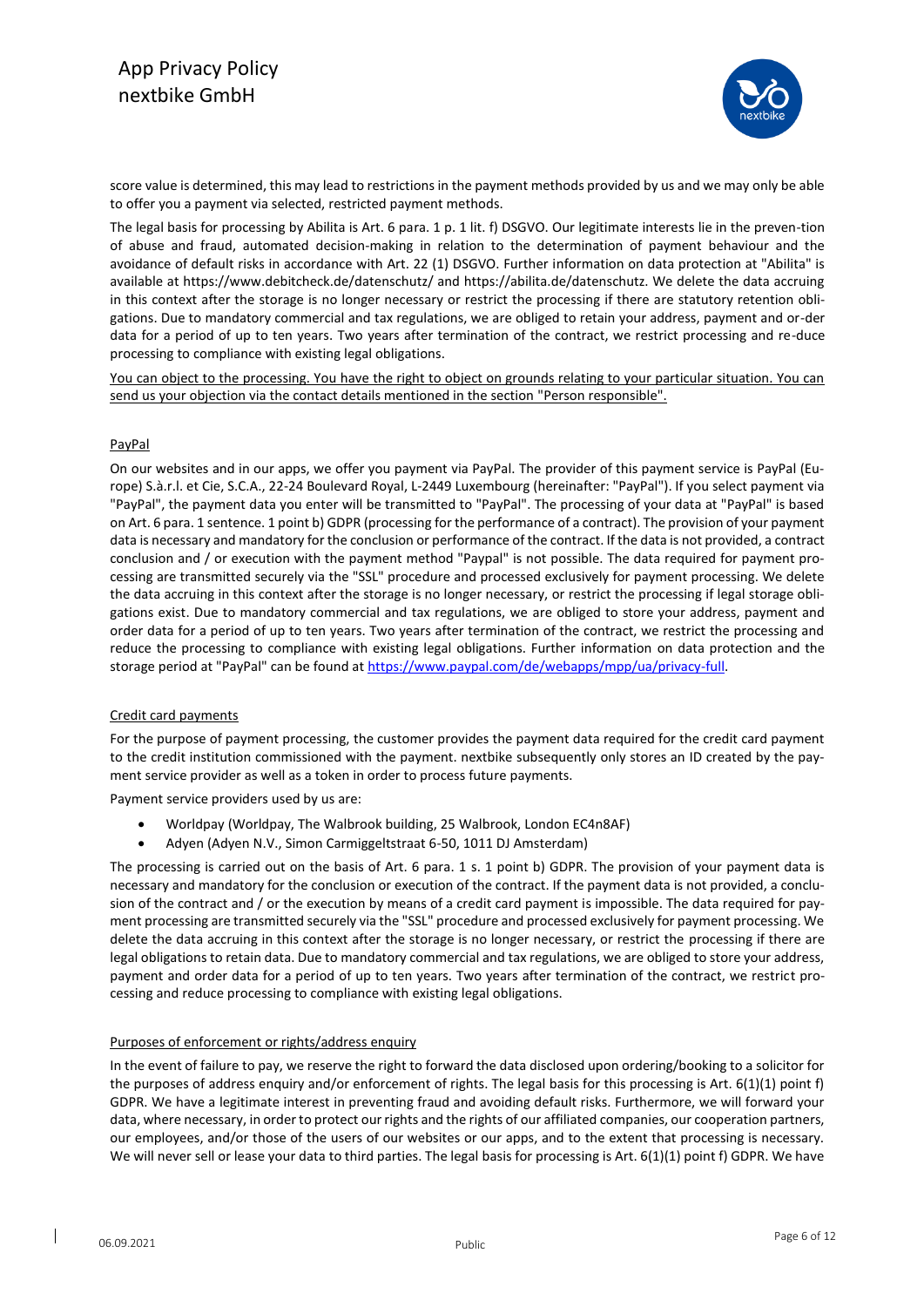

a legitimate interest in this processing for the purposes of enforcing rights. We erase the data collected as soon as storage is no longer necessary, or alternatively we restrict processing in the event that there exist legal retention periods.

You may object to this processing. You have a right to object where there exists grounds related to your particular situation. You can communicate your objection to us using the contact details provided under the section "Controller".

#### **9. E-Mail-Marketing**

#### **Newsletter**

You have the possibility to subscribe to our e-mail newsletter under "Account Settings - Profile", with which we will inform you regularly about the following contents:

- System News;
- Price changes / limited time offers;
- Promotions of our company.

To receive the newsletter, you must provide a valid e-mail address. We process the e-mail address for the purpose of sending our e-mail newsletter and as long as you have subscribed to the newsletter. We use an external e-mail marketing service to send the newsletter. You can find more information about these service providers in the section "Email marketing services".

The legal basis for the processing is Art. 6 para. 1 s. 1 point a) GDPR.

You can revoke your consent to the processing of your e-mail address for the receipt of the newsletter at any time, either by clicking directly on the unsubscribe link in the newsletter or by sending us a message via the contact details provided under "Responsible party". This does not affect the lawfulness of the processing that took place on the basis of the consent until the time of your revocation.

In order to document your newsletter registration and to prevent misuse of your personal data, registration for our email newsletter takes place in the form of the so-called double opt-in procedure. After entering the data marked as mandatory, we will send you an e-mail to the e-mail address you provided, in which we ask you to explicitly confirm your subscription to the newsletter by clicking on a confirmation link. In doing so, we process your IP address, the date and time of your subscription to the newsletter and the time of your confirmation. In this way, we ensure that you really want to receive our e-mail newsletter. We are legally obliged to prove your consent to the processing of your personal data in connection with the registration for the newsletter (Art. 7 (1) GDPR). Due to this legal obligation, the data processing is based on Art. 6 para. 1 s. 1 point c) GDPR.

You are not obliged to provide your personal data during the registration process. However, if you do not provide the required personal data, we may not be able to process your subscription at all or in full. If no confirmation of the newsletter subscription is received within 24 hours, we will block the information transmitted to us and automatically delete it after one month at the latest. After your confirmation, your data will be processed as long as you have subscribed to the newsletter.

In the event of unsubscription by exercising the revocation of the declaration of consent, we process your data, in particular your e-mail address, to ensure that you do not receive any further newsletters from us. For this purpose, we add your e-mail address to a so-called "block list", which makes it possible that you do not receive any further newsletters from us. The legal basis for the data processing is Art. 6 para. 1 s. 1 point c) GDPR in order to comply with our verification obligations, otherwise Art. 6 para. 1 s. 1 point f) GDPR. Our legitimate interests in this case are to comply with our legal obligations to reliably no longer send you newsletters.

You can object to the processing. Your right to object exists for reasons arising from your particular situation. You can send us your objection via the contact details listed in the section "Responsible party".

In addition, we process the aforementioned data for the establishment, exercise or defense of legal claims. The legal basis for the processing is Art. 6 para. 1 point c) GDPR and Art. 6 para. 1 point f) GDPR. In these cases, we have a legitimate interest in asserting or defending claims.

You may object to the processing. Your right to object exists for reasons arising from your particular situation. You can send us your objection via the contact details listed in the "Responsible party" section.

We also statistically evaluate newsletter opening rates, the number of clicks on included links and the reading duration, measure the reach of our newsletters and adapt the offers and information sent to your personal interests. For this purpose, the usage behavior on our websites as well as within the newsletters sent by us is evaluated on the basis of end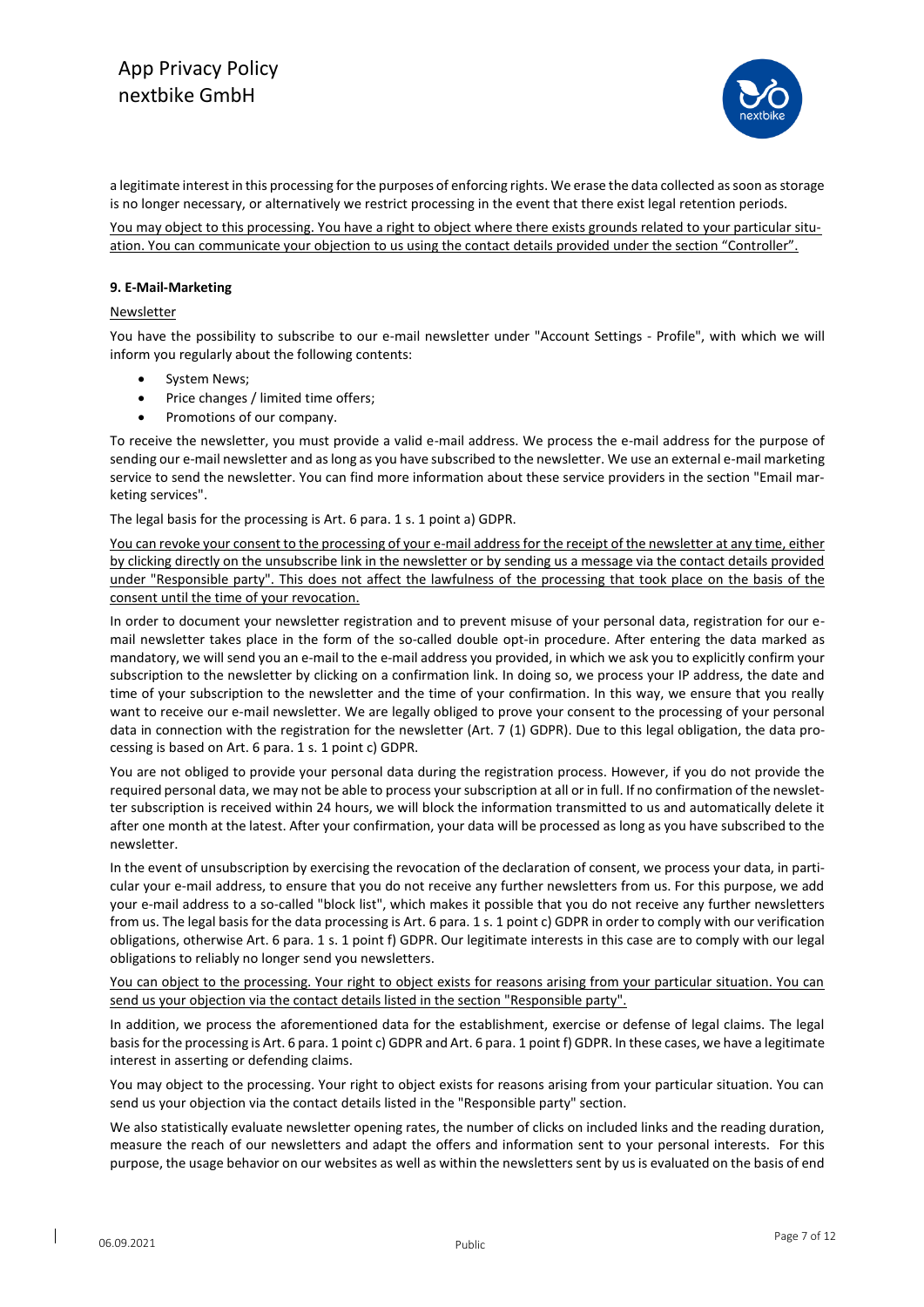

device-specific information (e.g. e-mail client used and software settings). For this analysis, the e-mails sent contain socalled web beacons or tracking pixels, which are single-pixel image files that are also embedded on our website.

For the purpose of measuring reach, we measure the number of visitors who have reached our websites by clicking on links and who perform certain actions there, such as redeeming coupons and purchasing products via the online store. Depending on the reading behavior, we also form target groups to which we send newsletter content tailored to the identified user interest. In order to be able to adapt our newsletter even better to your interests, we assign your e-mail address or your user profile to other user profiles within our database.

The legal basis for the processing is Art. 6 para. 1 s. 1 point a) GDPR. We delete your data when you terminate the newslet-ter subscription.

Revocation of your consent is possible at any time, either by sending a message to us (cf. the contact details in the section "Responsible party" or by directly using the unsubscribe link contained in the newsletter. This does not affect the lawfulness of the processing that took place on the basis of the consent until the time of your revocation.

# Email marketing service "MailChimp"

We use the email marketing service "MailChimp" of the provider "The Rocket Science Group, LLC" (675 Ponce De Leon Ave NE, Suite 5000, Atlanta, GA 30308, USA; hereinafter: "MailChimp"). "MailChimp" also processes your data in the USA. There is no adequacy decision of the EU Commission for the data transfer to the USA. We have agreed standard contractual clauses with "MailChimp" to oblige "MailChimp" to comply with an adequate level of data protection. We will provide you with a copy upon request. If you have registered for the newsletter, the data provided during registration and the data processed during the use of our newsletter service will also be processed on the servers of "MailChimp". "Mail-Chimp" acts as our processor and is contractually limited in its authority to use your personal data for purposes other than providing services to us in accordance with the applicable data processing agreement.

The legal basis for the processing is Art. 6 para. 1 p. 1 point f) GDPR. Our legitimate interests in using an external email marketing service lie in the optimization and more targeted control and monitoring of our newsletter content. For more information on data protection, please refer to the privacy policy of "Mailchimp" at [https://mailchimp.com/legal/pri](https://mailchimp.com/legal/privacy/)[vacy/.](https://mailchimp.com/legal/privacy/)

You can object to the processing. Your right to object exists for reasons arising from your particular situation. You can send us your objection via the contact details listed in the "Person responsible" section.

# **10. Use of third-party tools**

In order to provide and continuously improve our services, we rely on the services of the following third-party providers, through which personal data may also be processed.

#### Zendesk

We use the customer relationship management (CRM) service "Zendesk" to process customer requests. The tool is operated by Zendesk Inc, 989 Market Street #300, San Francisco, CA 94102, USA. Zendesk is used to handle inquiries via email, phone, or the contact forms on our apps and websites. We have concluded the required data protection agreement with the company Zendesk in accordance with Art. 28 GDPR. According to this agreement, Zendesk undertakes to ensure the necessary protection of your data and to process it exclusively on our behalf in accordance with the applicable data protection regulations.

When processing customer requests, Zendesk processes personal data collected in the course of the contractual relationship, such as telephone number, name, e-mail address, payment information, loan or address data.

The processing of your data takes place on EU servers offered by Zendesk. This is the content of the described agreement according to Art. 28 GDPR. For more information on Zendesk's compliance with data protection, please visit [https://www.zendesk.de/company/privacy-and-data-protection/.](https://www.zendesk.de/company/privacy-and-data-protection/)

The legal basis of the processing is Art. 6 para. 1 point b GDPR. The personal data will be kept for as long as it is necessary to fulfill the purpose of the processing. The data will be deleted as soon as they are no longer necessary to achieve the purpose.

#### **Cloudflare**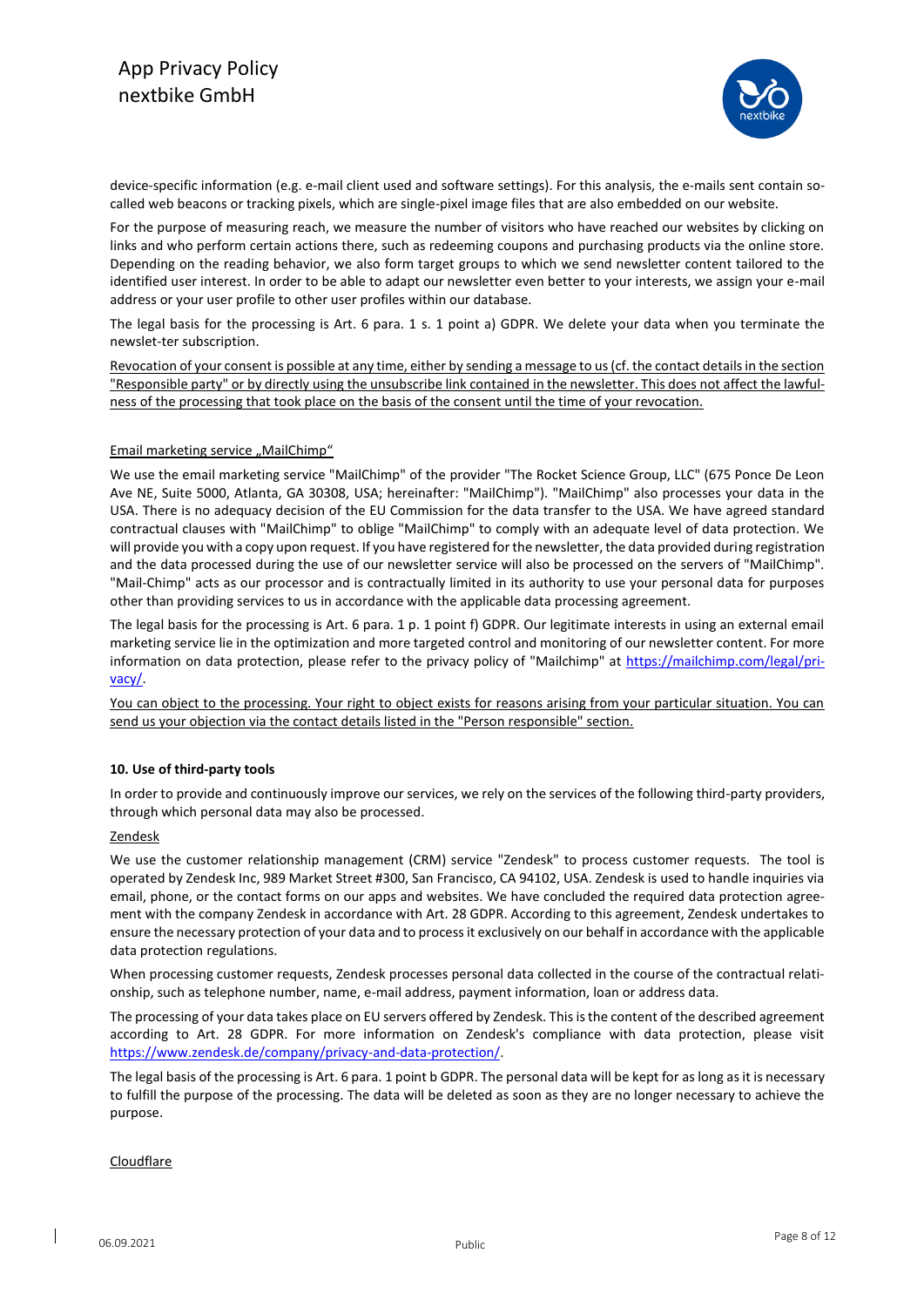

For information security purposes, our apps use various services of the provider Cloudflare (Cloudeflare Inc., 101 Townsend St., San Francisco, CA 94107, United States). The following data may be processed in the process:

- Operating system used
- Host name of the accessing end device
- IP address
- Date and time of the server request
- Access status
- Amount of data transferred
- Time zone difference from Greenwich Mean Time (GMT)

We have concluded an order processing agreement with cloudflare in accordance with Art. 28 GDPR, after which processing of the data only takes place via servers located in the EU. The legal basis for the processing is Art. 6 para. 1 s. 1 point f) GDPR. Our legitimate interests lie in ensuring the functionality as well as the integrity and security of the apps.

For more information on data protection and the storage period at "Cloudflare", please visit: [https://www.cloud](https://www.cloudflare.com/de-de/privacypolicy/)[flare.com/de-de/privacypolicy/](https://www.cloudflare.com/de-de/privacypolicy/) (section 7 "additional safeguards").

You may object to the processing. Your right to object exists for reasons arising from your particular situation. You can send us your objection via the contact details mentioned in the section "Responsible provider".

#### Airship push notifications

Via our nextbike app, we inform you with a push message service about individual offers, discount codes and news. You actively agree to this service at the start of app use or deactivate it. If you no longer want this service at a later time, you can deactivate this function at any time via your device settings.

To be able to send push messages, we use the service Airship of the company Urban Airship, Inc.,1417 NW Everett St, Suite 300, Portland OR 97209, USA (hereinafter "Urban Airship"). With the company Urban Airship, we have concluded the required data protection agreement in accordance with Art. 28 GDPR. According to this agreement, Urban Airship undertakes to ensure the necessary protection of your data and to process it exclusively on our behalf in accordance with the applicable data protection regulations.

Urban Airship processes the following data to provide the service or to send our push messages:

- Push token
- Name of the mobile device
- Online ID (UDID)
- Airship Channel ID
- Analytics events
- Language setting
- Time zone

The processing of your data takes place on EU servers offered by Urban Airship. This is the content of the described agreement according to Art. 28 GDPR. For more information about Urban Airship's compliance with data protection, please visi[t http://urbanairship.com/legal/privacy-policy.](http://urbanairship.com/legal/privacy-policy)

If you have agreed to the use of push messages, this user data is statistically processed and evaluated in order to continuously improve our offers via push messages and to tailor them to your interests. The legal basis for the processing of your data for the purpose of registration, login or user management is Art. 6 para. 1 point a GDPR.

#### Google Analytics 4.0

In order to be able to optimally adapt our websites and apps to user interests, we use "Google Analytics 4.0", a web analysis service from "Google" (Google Ireland Ltd., Gordon House, Barrow Street, Dublin 4, Ireland and Google, LLC 1600 Amphitheatre Parkway Mountain View, CA 94043, USA). The "Google Analytics 4" analysis service uses technologies such as "cookies", "tracking pixels", "device fingerprinting" and programming interfaces to track specific user behavior on websites and in apps. Information stored on users' devices is also processed in the process. With the help of tracking pixels embedded in websites and cookies stored on users' end devices, Google processes the information generated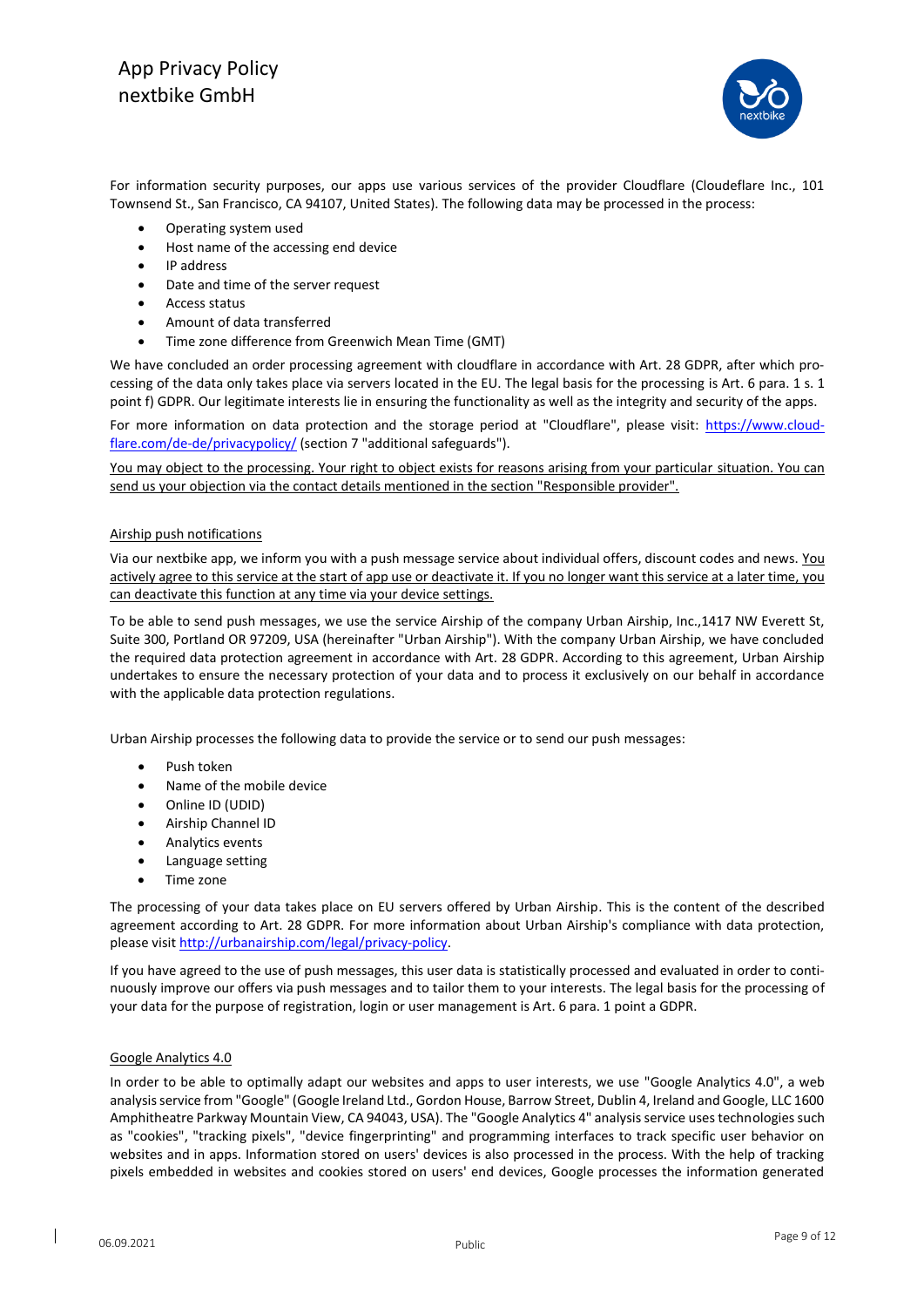

about the use of our website by users' end devices and access data across all end devices for the purpose of statistical analysis - e.g., that a website or several specific web pages have been accessed or that a newsletter registration has taken place.

To analyze usage behavior, we use an application programming interface, the Firebase Software Development Kit (SDK), provided by Google to access end-device information such as the advertising ID (IDFA from Apple and GAID from Google) of the end device used and to enable statistical analysis of the use of the app. Google assigns a randomly generated user ID to which the respective usage behavior is assigned.

Using machine learning methods, Google automatically records user behavior and other events during interaction with our website/app. In addition, a cross-platform analysis of user behavior takes place on websites and apps that use Google Analytics 4 technologies. This makes it possible to record, measure and compare user behavior in different environments. For example, the user's scroll events are recorded automatically to enable a better understanding of how websites and apps are used. Different user IDs from different cookies or end device resources are used for this purpose. We are then provided with anonymized statistics on the use of the various platforms, compiled according to selected criteria.

With the help of "Google Analytics 4", target groups are automatically created for certain cookies or mobile advertising IDs, which are later used for renewed individualized advertising targeting. Target group criteria that can be considered are, for example: Users who have viewed products but not added them to a shopping cart or added them to a shopping cart but not completed the purchase, users who have purchased certain items. In this case, a target group includes at least 100 users. With the help of the "Google Ads" tool, interest-based advertisements can then be displayed in search results. In this way, users of websites can be recognized on other websites within the Google advertising network (in Google search or on "YouTube", so-called "Google Ads" or on other websites) and presented with tailored advertisements based on the defined target group criteria.

For these purposes, it can also be determined whether different end devices belong to you or your household.

Access data includes, in particular, the IP address, browser information, the website previously visited and the date and time of the server request. "Google Analytics 4" automatically shortens the IP address by the last octet in order to make it more difficult to relate it to a person. According to Google, the IP addresses are shortened within member states of the European Union. Due to the "Google Analytics" tool used, the user's browser automatically establishes a direct connection with Google's server. If users are registered with a Google service, Google can assign the visit to the user account and create and evaluate user profiles across applications.

Storage period: The storage period is 14 months.

Third-country transfer: Consent for Google Analytics also includes consent to the possible transfer of data to the USA. The USA is classified by the European Court of Justice as a country without an adequate level of data protection and without appropriate guarantees according to EU standards. In particular, there is a risk that your personal data may be processed by U.S. authorities for control and monitoring purposes, possibly without the possibility of a legal remedy to prevent access to data or to establish the illegality of the access. In addition, it cannot be guaranteed that your data subject rights can be fully implemented and supervisory authorities in the USA will take appropriate remedial action. The use of Google Analytics requires the third country transfer. If you do not wish to consent to the third country transfer, you must deselect Google Analytics.

The legal basis for the processing is your consent according to Art. 6 para. 1 s. 1 point a) GDPR. "Google" also processes the data in part in the USA. So-called "standard contractual clauses" have been concluded with Google to ensure compliance with an appropriate level of data protection. Upon request, we will provide you with a copy of the standard contractual clauses. Your data in connection with "Google Analytics 4.0" will be deleted after fourteen months at the latest. Further information on data protection at "Google" can be found at[: http://www.google.de/intl/de/policies/pri](http://www.google.de/intl/de/policies/privacy)[vacy.](http://www.google.de/intl/de/policies/privacy)

Revocation of your consents to the processing [and third-party transfer] is possible at any time by pushing back the slider in the "Advanced Settings" of the Consent Tool for the respective third-party provider. The lawfulness of the processing remains unaffected until you exercise the revocation.

# Google Firebase

Our apps used the following Firebase services provided by Google Ireland Limited, Gordon House, Barrow Street, Dublin 4, Ireland ("Google", parent company: Google LLC , USA) to analyze app bugs and fix problems: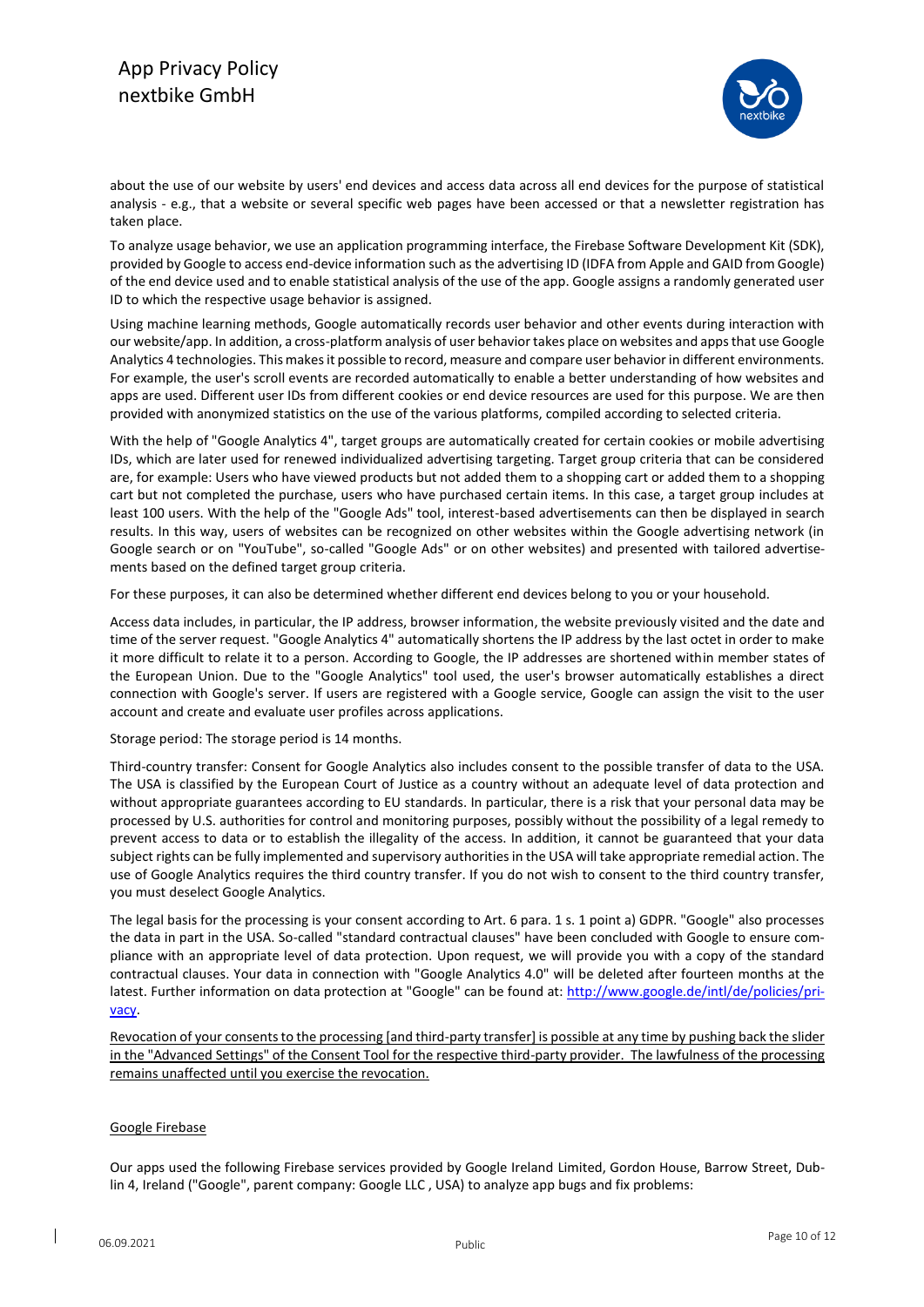

• Firebase Crashlytics

When the app crashes, an anonymized crash report is sent to Google in real time. This contains information related to your use of our app on the device state, device type, operating system, app version, time of the crash as well as an ID assigned by Firebase and location data at the time of the crash.

The legal basis for the use of Firebase services is Art. 6 para. 1 s. 1 point f GDPR, our legitimate interest is to provide our app and our services as error-free as possible, to analyze and eliminate any sources of errors and to optimize them accordingly.

You may object to the processing. Your right to object exists for reasons arising from your particular situation. You can send us your objection via the contact details mentioned in the section "Responsible provider".

• Firebase Cloud Messaging

To communicate with our users within the app, we use Google's Firebase Cloud Messaging (FCM) messaging capabilities. To enable us to send topic-specific messages to individual recipients or user groups, we create message requests that are processed by Firebase Cloud Messaging to generate message types and send them to the recipients. For this purpose, we use an application programming interface, a Firebase Software Development Kit (SDK), provided by Google to access end device information such as the advertising ID (IDFA from Apple and GAID from Google) of the end device used. Firebase Cloud Messaging generates a message ID after a message request is created or received, which is sent to the recipient's end device via a transport layer. As part of the usage analysis, Google also processes end device information of the recipient, language settings as well as opening and click rates of the respective message.

Storage period: The storage period at Google is 6 months.

Legal basis for the use of Firebase services is Art.. 6 para. 1 s. 1 point f GDPR. Our legitimate interest is to provide relevant services to customers, e.g. communicating the status of bike rentals or locations. "Google" also processes some of the data in the USA. So-called "standard contractual clauses" have been concluded with Google to ensure compliance with an appropriate level of data protection. We will provide you with a copy of the standard contractual clauses on request.

You may object to the processing. Your right to object exists for reasons arising from your particular situation. You can send us your objection via the contact details mentioned in the section "Responsible provider".

• Firebase Analytics

We use Google's external analytics and validation features, Firebase Analytics and Firebase Remote Configuration, to optimally tailor the app to users' interests. We use a programming interface, the Firebase Software Development Kit (SDK), provided by Google to access end-device information such as the advertising ID (Apple's IDFA and Google's GAID) of the end device used and to enable statistical analysis of the use of the app and segmentation of user interests. With the help of the Firebase SDK, we can define various events (e.g., average app usage, average sessions per user, button presses) in order to track and understand the behavior of app users across devices and thus optimize and improve the app's functionalities accordingly.

Revocation of your consents to processing [and third party transfer] is possible at any time by pushing back the slider in the "Advanced Settings" of the Consent Tool for the respective third party provider. The lawfulness of the processing remains unaffected until you exercise the revocation.

• Firebase Remote Config

In addition, the Firebase remote configuration feature allows us to control the behavior and appearance of the App, as well as to try different versions of our App by way of A/B testing. For these purposes, Google processes end device information such as the advertising ID (IDFA and GAID) and the IP address of the end device used and provides us with anonymous statistics about interactions with our app.